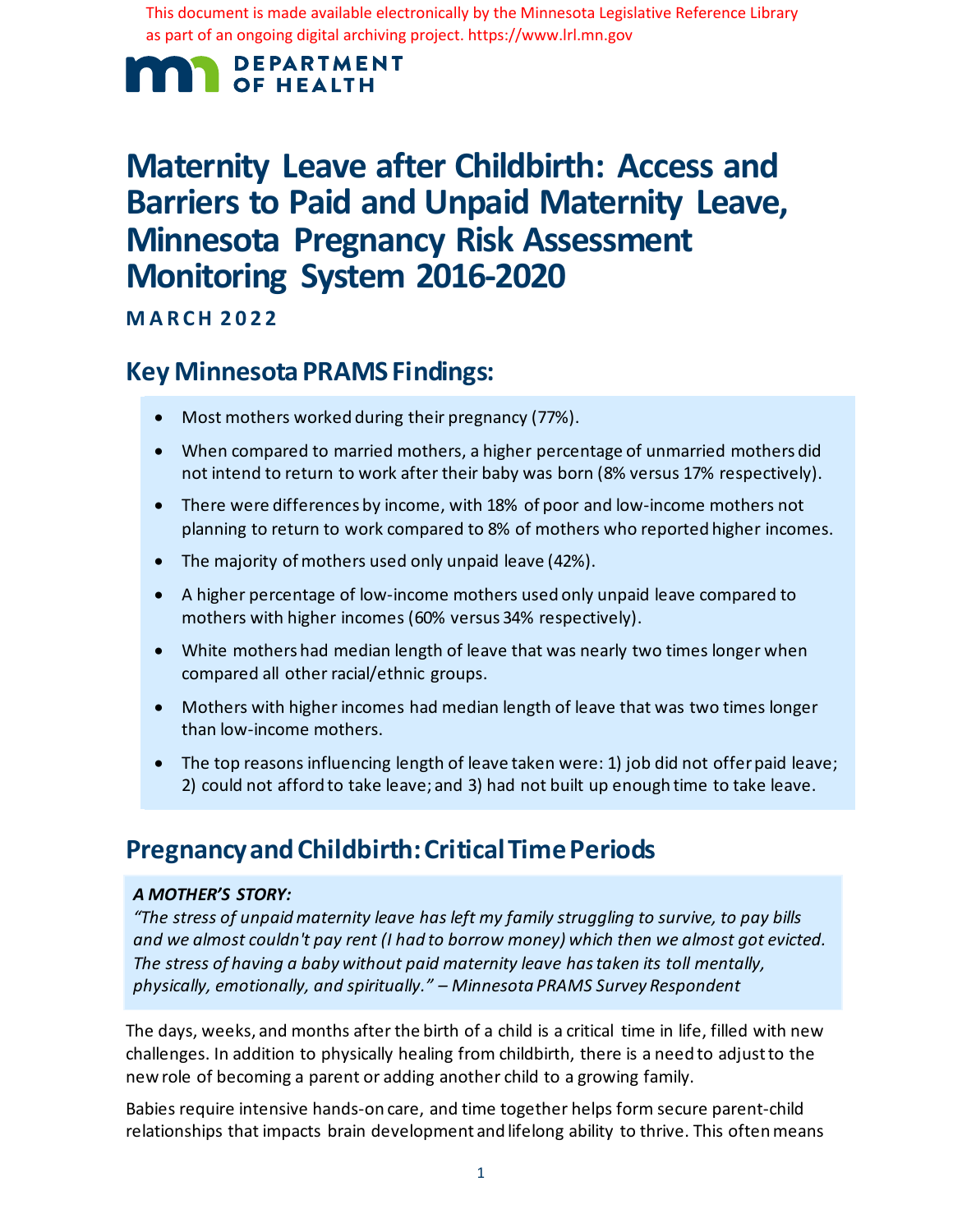that at least one parent will need to take time off from work to care for their new baby. Time away from work can lead to a loss of income, and this drop in income happens as household expenses increase. Access to paid parental leave can provide parents with the time and financial resources to recover from childbirth and care for their babies.

As of April 2020, the U.S. remains the only Organization for Economic Cooperation and Development (OECD) member country without paid parental leave. <sup>1</sup> Access to leave in the U.S. is dependent on employers and tends to be available only to those working in higher paying occupations. As of February 2022, nine states have passed legislation requiring access to paid parental leave—Minnesota is not among them.

The Minnesota Pregnancy Risk Assessment Monitoring System (MN PRAMS), an ongoing research project between the Minnesota Department of Health (MDH) and the Centers for Disease Control and Prevention, is a survey that collects data on maternal behaviors and experiences before, during, and after childbirth. Each month, approximately 150 mothers are selected from the Minnesota Office of Vital Records birth records for babies born in Minnesota during the preceding 2-4 months and sent a PRAMS survey in the mail. If the mailed survey is not returned, sampled mothers are then offered the opportunity to complete the PRAMS survey by phone. For this report, PRAMS data collected from 2016-2020 was analyzed to help understand mothers' access to, and use of, paid and unpaid parental leave.

## **Employment During Pregnancy**

### Most Women Worked During Pregnancy

Overall, approximately 77% of MN PRAMS respondents worked for pay during their pregnancy, but there were differences by race/ethnicity (Fig. 1). Nearly 84% of White, non-Hispanic mothers worked for pay compared to 77% of U.S.-bornAfrican American mothers, 60.9% of American Indian mothers, and 51.3% of Hispanic mothers.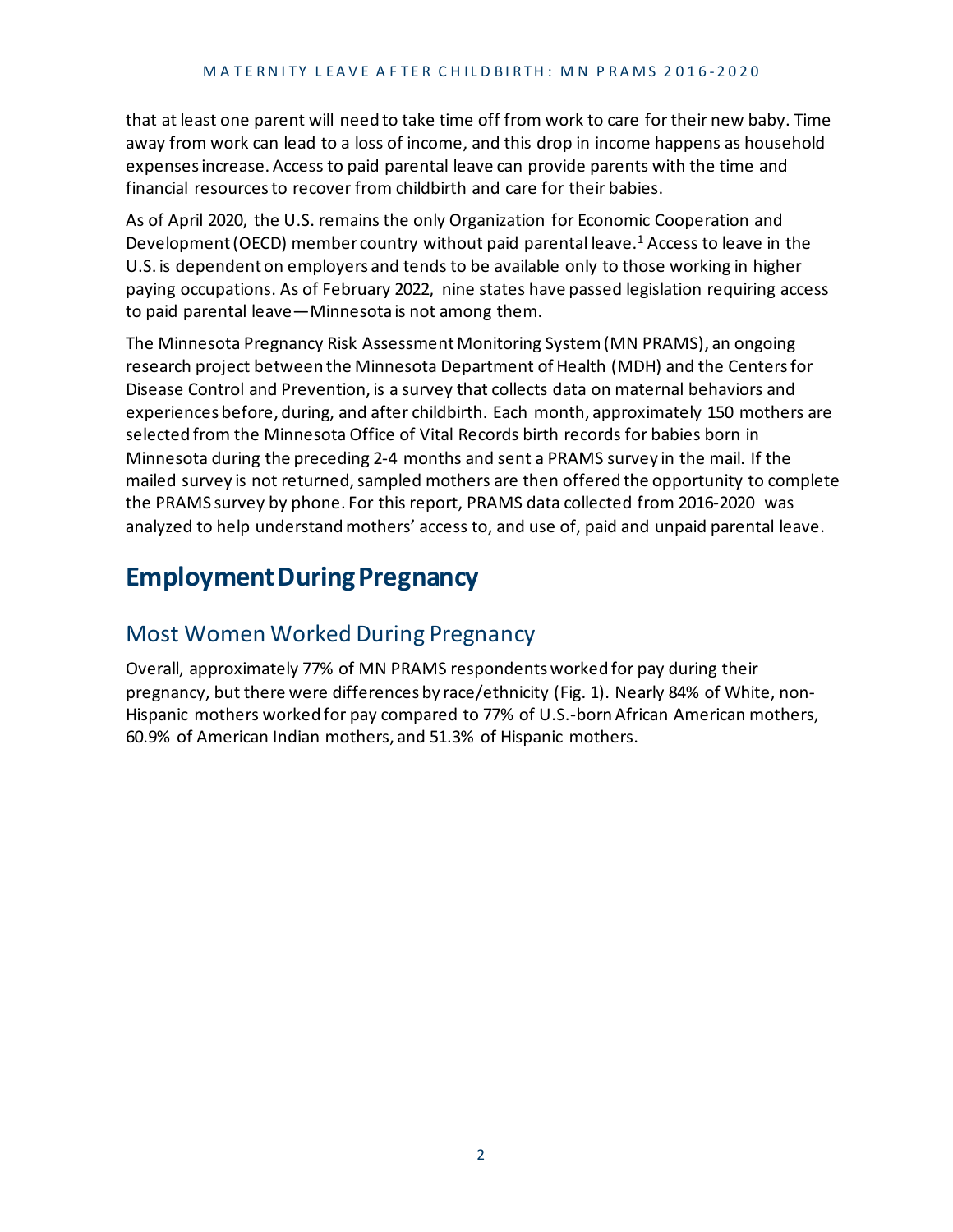

### **Figure 1. Percentage of Mothers Who Worked for Pay during Pregnancy, MN PRAMS 2016-2020**

Source: Minnesota Pregnancy Risk Assessment Monitoring System 2016-2020 Note: Hispanic can be of any race

### Employment During Pregnancy

Among the MN PRAMS respondents who worked during their pregnancy, 63.7% continued to work until they delivered their baby. However, there were differences by marital status (Fig. 2). Seventy percent of married mothers worked up until delivery, compared to 49% who were not married. Also, a higher percentage of non-married mothers were laid off or fired from their job compared to mothers who were married (4% versus 1% respectively).



### **Figure 2. Work Schedule During the Last Month of Pregnancy by Marital Status, MN PRAMS 2016-2020**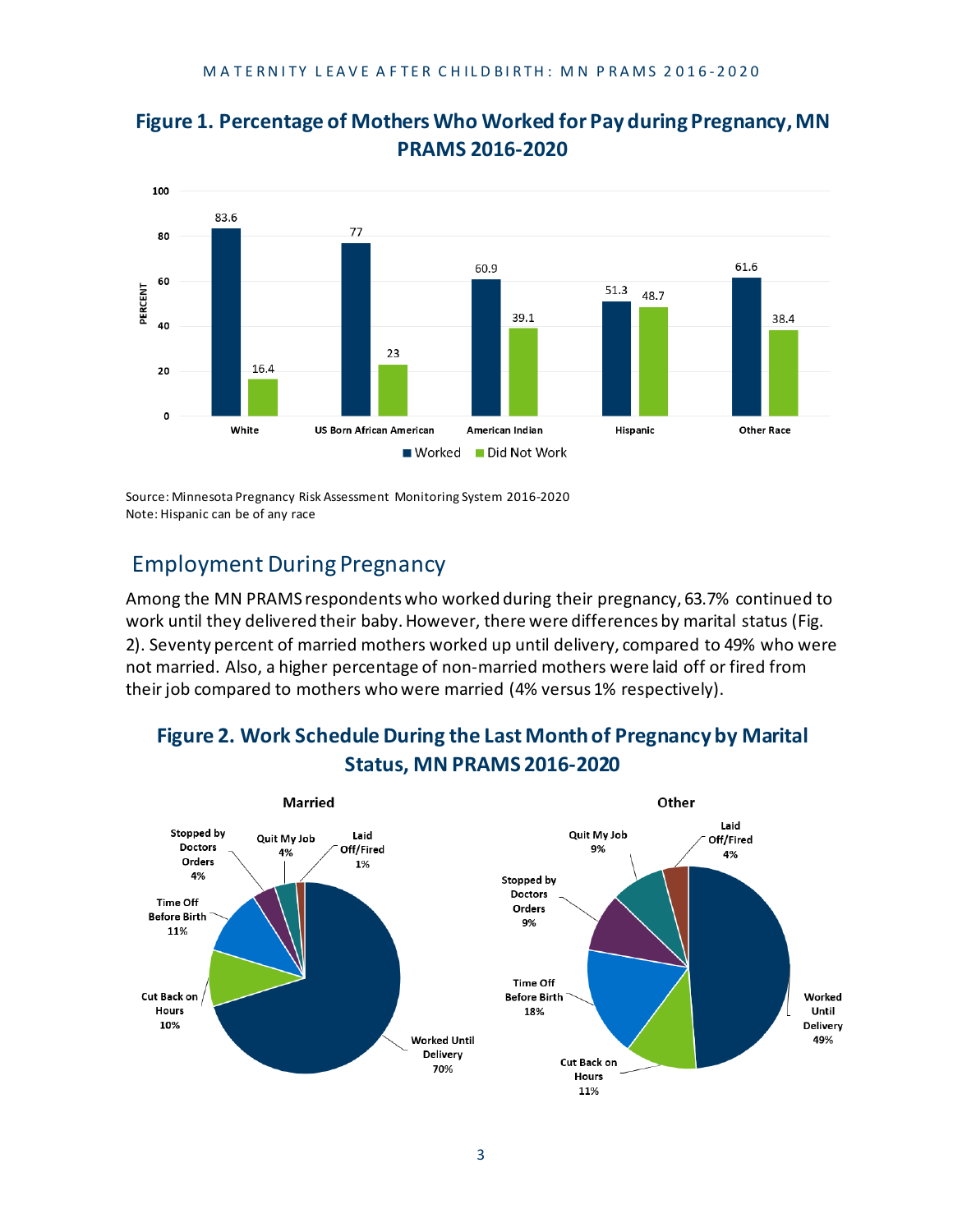Source: Minnesota Pregnancy Risk Assessment Monitoring System 2016-2020

There were also differences by race/ethnicity (Fig. 3). For non-Hispanic White mothers, 67.4% worked until delivery compared to 41.8% of U.S.-born African American mothers, 48.4% of American Indian mothers, and 54.8% of Hispanic mothers.

### **Figure 3. Percentage of Mothers Who Worked Until Delivery by Race/Ethnicity, MN PRAMS 2016-2020**



Source: Minnesota Pregnancy Risk Assessment Monitoring System 2016-2020 Note: Hispanic can be of any race

## **Return to Work**

#### *A MOTHER'S STORY:*

*"The time I had with my child after his birth was so precious and important. It's easy to feel overwhelmed after your child's birth and it took me several weeks before I could fully enjoy my time with my son due to the continuing pressures of his care. By then, my leave was nearing an end. Minnesota should have paid and longer leave. I would have taken more time [if] my employer provided paid leave or a part-time transition back. I wish I would have been able to spend the first six months home with him to continue bonding." – Minnesota PRAMS Survey Respondent*

### Return to Work and Marital Status

By the time a mother responded to the survey (about 4-5 months after delivery), 73% reported having returned to work, while 16% had not yet returned but intended to do so. Ten percent were not planning to return to the job they had before their baby was born. When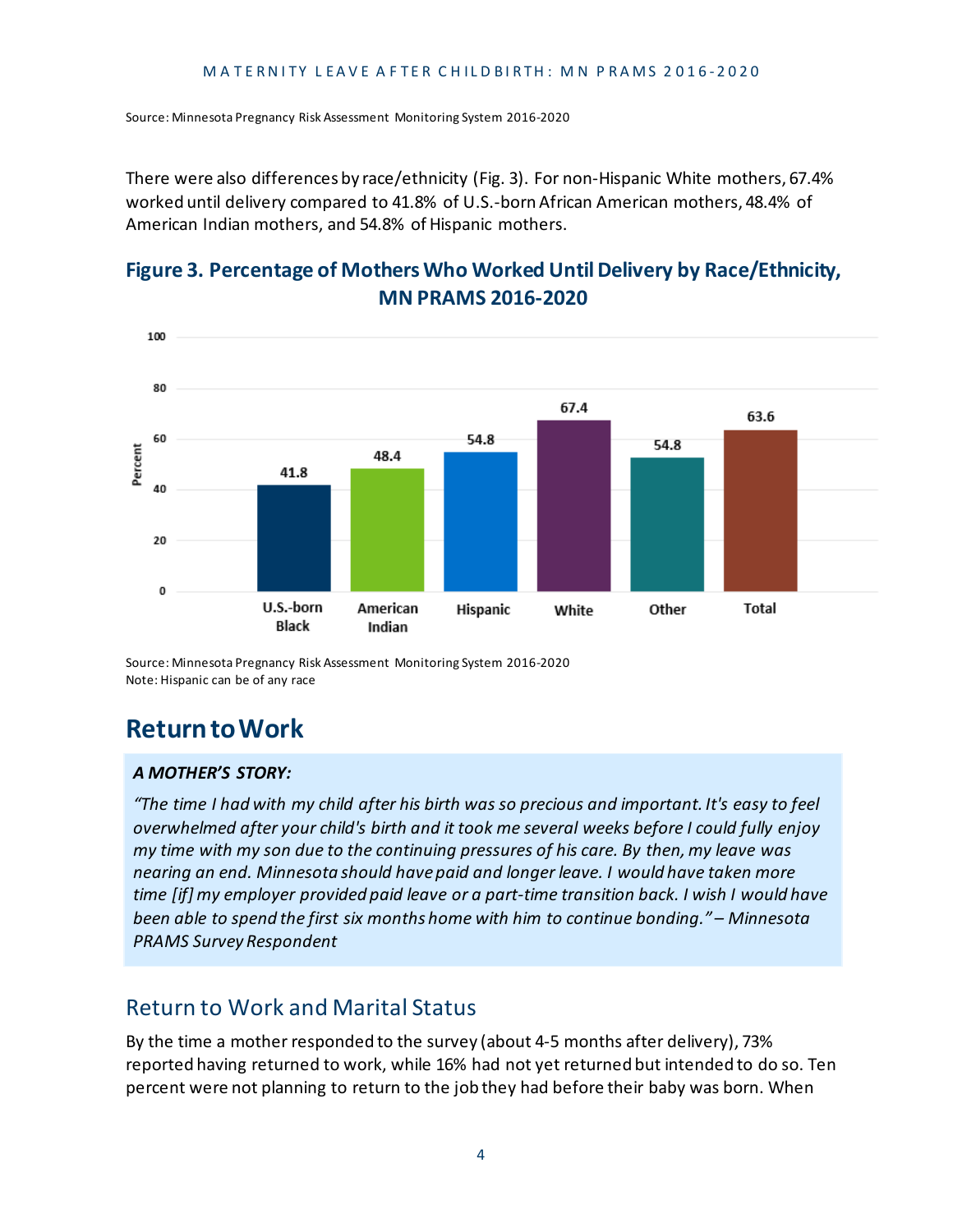examining differences by marital status, there are a higher percentage of unmarried mothers (17%) compared to married mothers (8%) who did not plan to return to their job (Fig. 4).

### **Figure 4. Percentage of Mothers Who Have Returned to Work, Plan to Return, or Will Not Return to Their Jobs by Marital Status, MN PRAMS 2016-2020**



Source: Minnesota Pregnancy Risk Assessment Monitoring System 2016-2020

### Return to Work and Federal Poverty Level

The Federal Poverty Level (FPL) is a measure of income issued every year by the Department of Health and Human Services (HHS) and is also used to determine eligibility for certain programs and benefits, including savings on marketplace health insurance, Medicaid, and Children's Health Insurance Program (CHIP) coverage. A family is considered poor or lowincome (working poor) if their income falls below 200% FPL.

There are differences when examining return to work, or plans to return to work, by FPL. At the time the survey was completed, most mothers in both groups had returned to work. However, the largest difference can be seen in those who do not plan to return to work, with 18% of low-income mothers reporting no plans to return to their job compared to 7% of mothers with higher incomes (Fig. 5).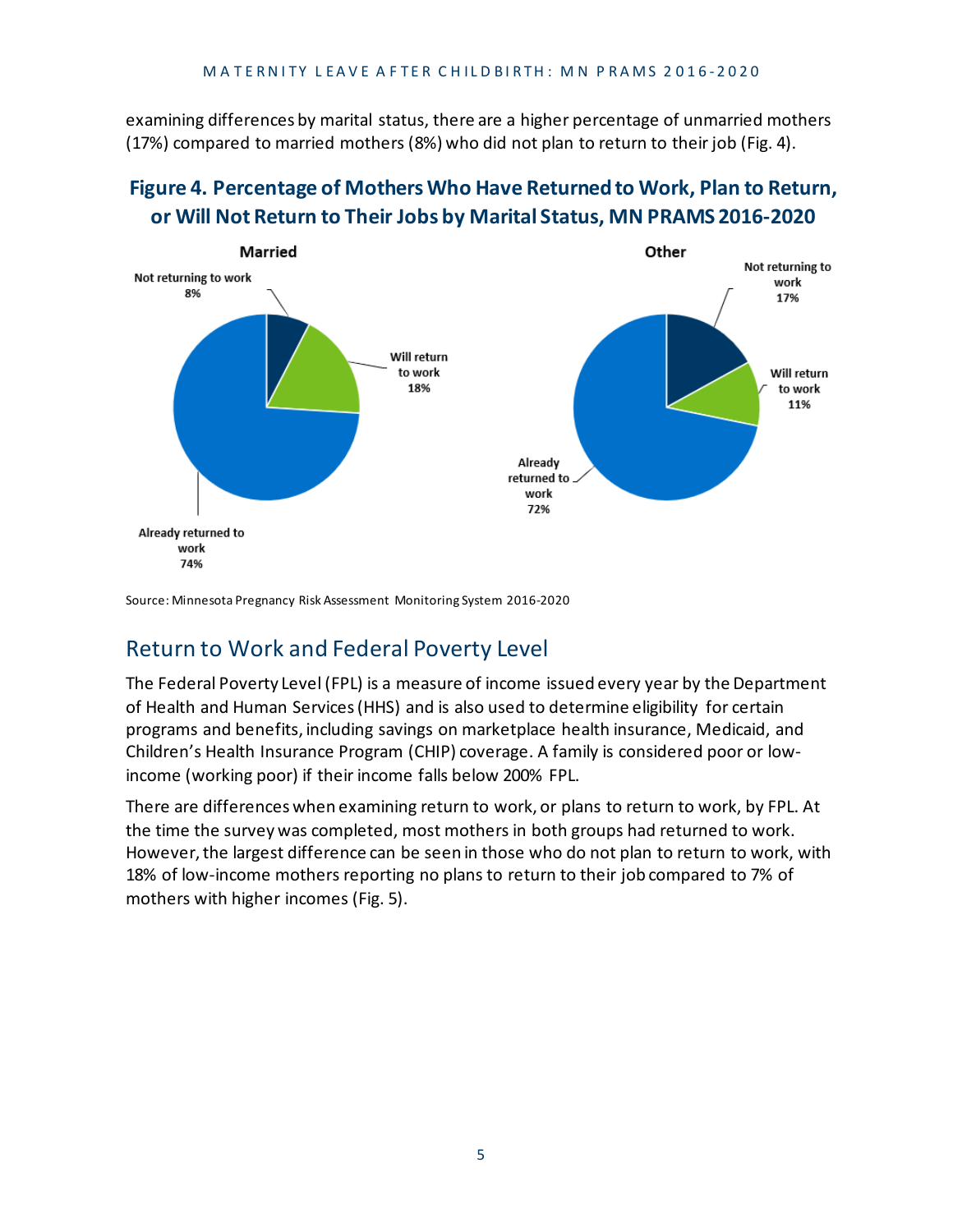### **Figure 5. Percentage of Mothers Who Returned, Plan to Return, or Will Not Return to their Jobs by Federal Poverty Level, MN PRAMS 2016-2020**



Source: Minnesota Pregnancy Risk Assessment Monitoring System 2016-2020

### Childcare

Another consideration impacting the decision to return to work is the availability of childcare. Minnesota is ranked 4th out of 50 states and Washington, D.C. for the most expensive infant care in the country, with an average cost of infant care being \$1,341 per month, or \$16,087 per year.2 Additional stress is caused by the childcare shortage affecting the state, with infant care being the most challenging to find.<sup>3</sup> Most childcare centers do not accept infants younger than 6 weeks of age, which may leave a gap between when care can begin, even if the family can afford the high price of care.

This mismatch between the desire for more leave to care for their newborn (and themselves), the need to return to work to cover expenses, and the availability of childcare for very young infants can be a hardship for many new parents. The mother who cannot afford to take unpaid leave may need to return to work soon after giving birth. However, the lack of available and affordable childcare complicates the decision further and may prevent the return to paid work, particularly for single mothers and/or the working poor.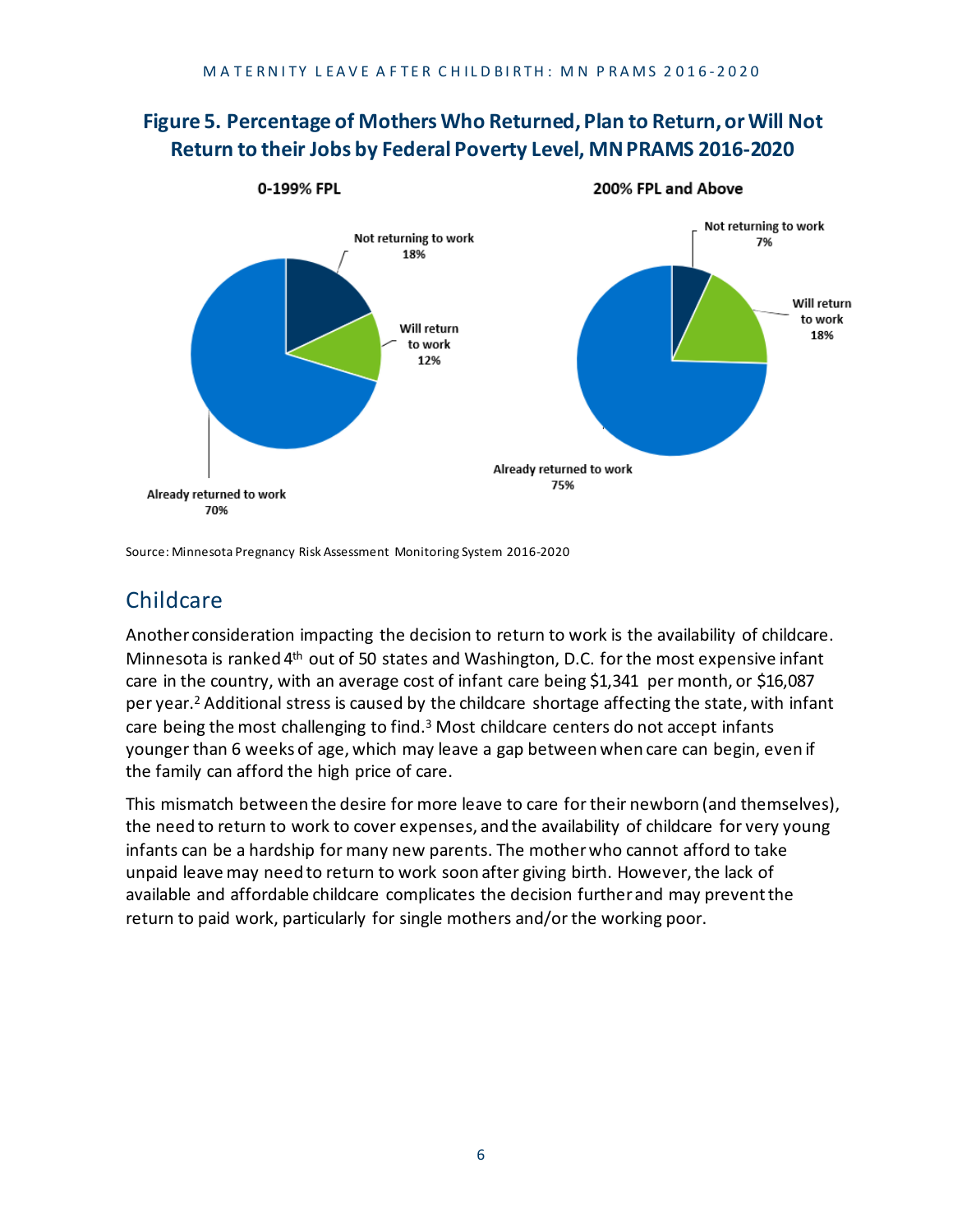### **Use of Paid and Unpaid Leave After Childbirth**

#### A MOTHER'S STORY:

*"Although I was ok and had started saving profusely when I found out I was pregnant, it still did not afford me the 12 weeks standard unpaid leave I took. I had a very healthy pregnancy and "easy" birthing experience. No complications. However, the added stress of that definitely put an added pressure on my pregnancy/postpartum." – Minnesota PRAMS Survey Respondent*

Paid family leave refers to partially or fully compensated time away from work for significant family caregiving needs. Access to paid parental leave is linked to fewer infant deaths, increased breastfeeding duration, and improved birth and developmental outcomes.5 Paid parental leave is also associated with improved maternal mental health, including a decreased likelihood of depression or psychological distress.

### Paid Versus Unpaid Leave Used

For MN PRAMS respondents who already returned to their job or planned to return, the highest percentage reported using only unpaid leave (42%), while 33% used paid leave, and 21% reported using a combination of both paid and unpaid leave. Three percent reported not using either paid or unpaid leave after the birth of their baby (Fig 6).



#### **Figure 6. Type of Leave Taken After Childbirth, MN PRAMS 2016-2020**

Source: Minnesota Pregnancy Risk Assessment Monitoring System 2016-2020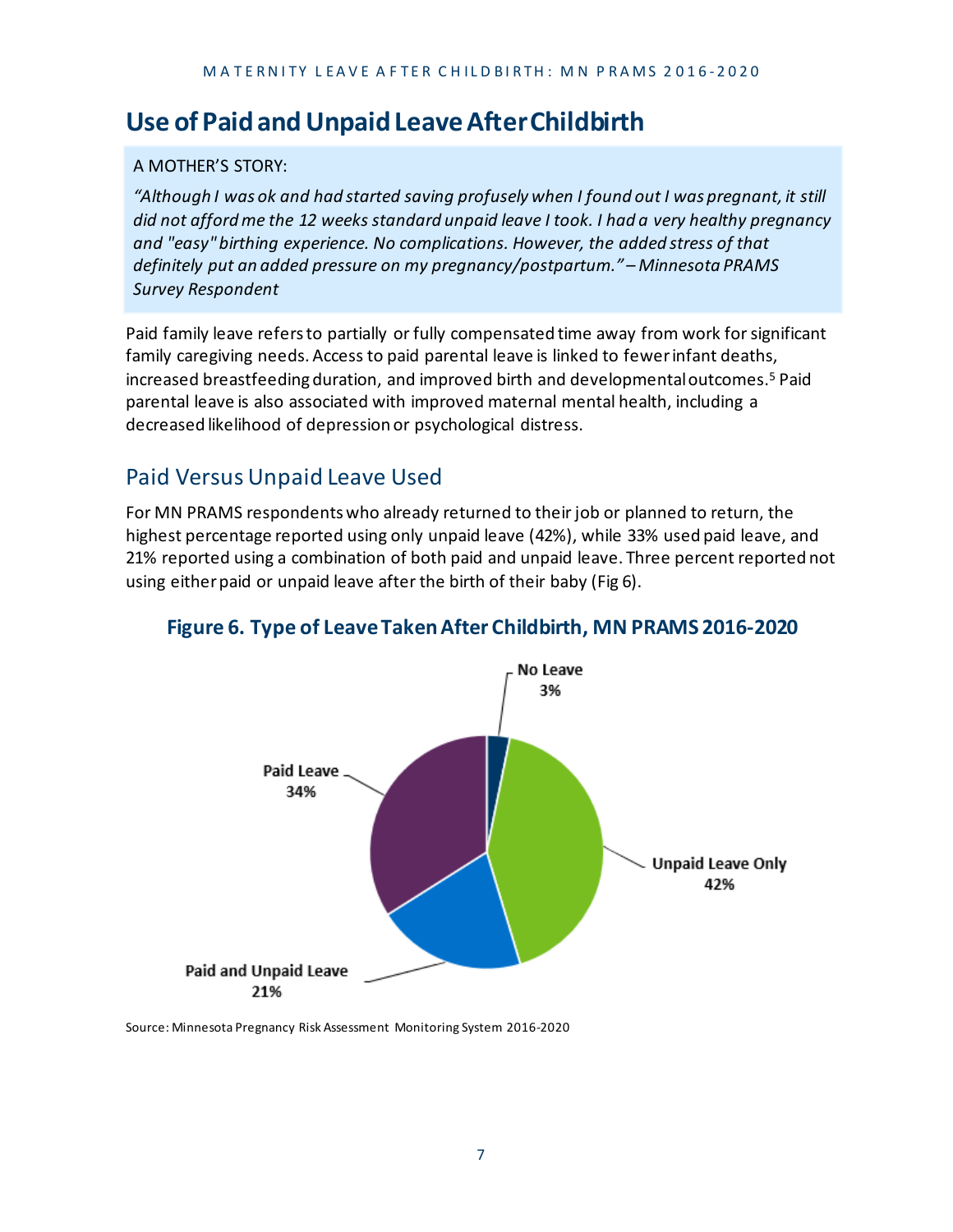There were notable differences between the type of leave used when comparing those 0- 199% of FPL and those 200% FPL and above. The vast majority (60%) of low-income mothers used only unpaid leave compared to 34% of mothers with higher incomes (Fig. 7). Also, only 8% of low-income mothers were able to use a combination of paid and unpaid leave compared to 26% of mothers with incomes 200% FPL or above.

### **Figure 7. Type of Leave Taken After Childbirth by Federal Poverty Level, MN PRAMS 2016-2020**



Source: Minnesota Pregnancy Risk Assessment Monitoring System 2016-2020

#### **The MDH report** *White Paper on Paid Leave and Health* **noted that the lack of access to paid leave contributes to disparities across the state4**

- Communities most negatively affected by factors associated with poor health, such as poverty, unsafe or unstable housing, and food instability, are also more likely to not have access to paid leave.
- Gaps within current laws on paid parental leave contribute to health inequities beginning early in life and have significant implications for other disparities among children.
- Increasing access to paid leave will help support parental health and income and help reduce inequities and disparities starting in childhood.

### Amount of Leave Taken

The median amount of leave taken differs greatly by race (Fig. 8) and by FPL (Fig. 9). White mothers took almost twice the amount of leave (10.6 weeks) compared to all other racial/ethnic groups. Additionally, low-income mothers took only 5.5 weeks of leave,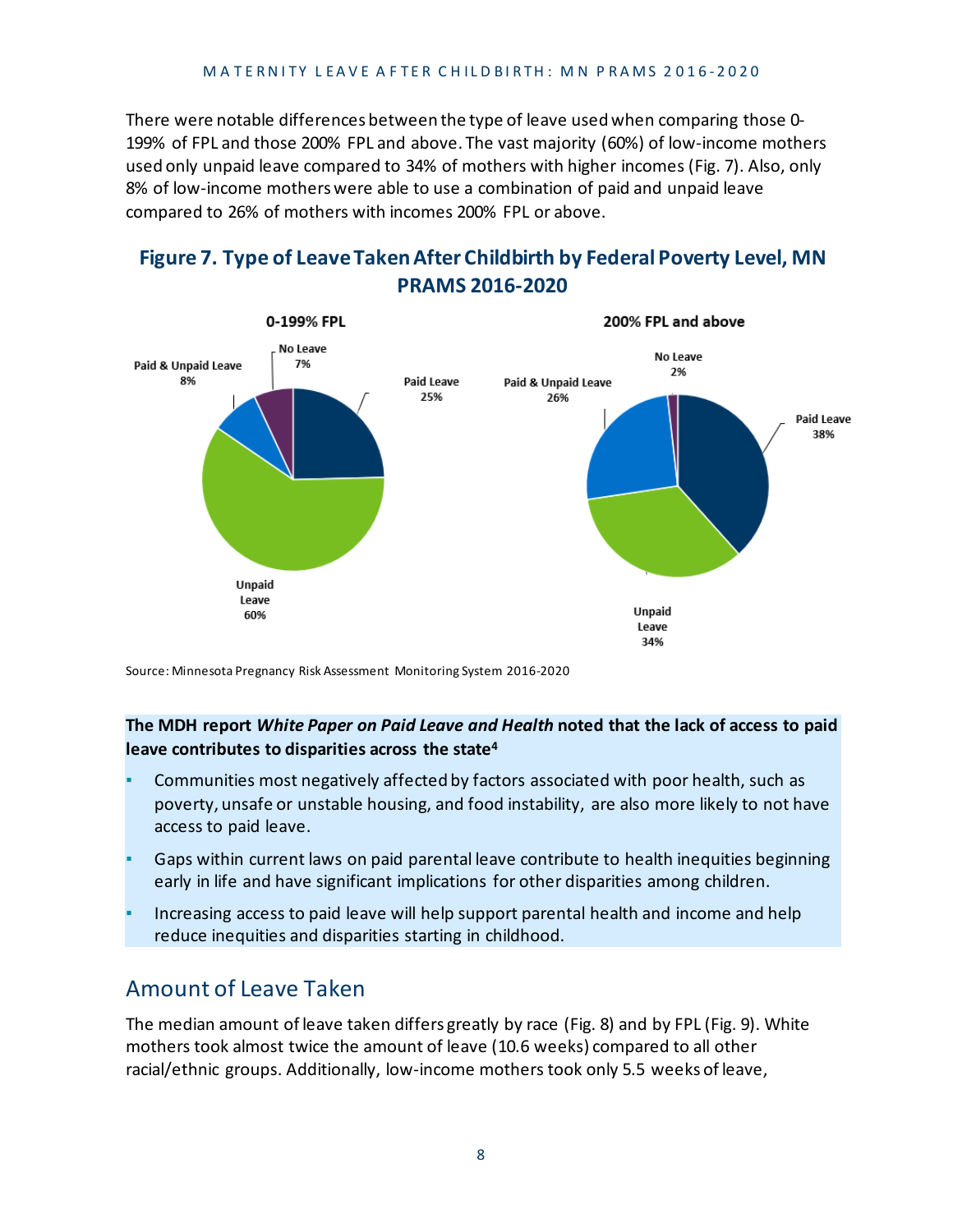compared to the 11.1 weeks taken by those with higher incomes  $-$  twice the amount of time low-income mothers took to bond with their newborns and take care of themselves.

Access to paid parental leave can help support babies' development and support parents in their own recovery from childbirth. Improving access to paid leave could help set the stage for reducing many of the lifelong disparities we see beginning early in life and continuing well into adulthood.



#### **Figure 8. Median Weeks of Leave Taken by Race/Ethnicity, MN PRAMS 2016- 2020**

Source: Minnesota Pregnancy Risk Assessment Monitoring System 2016-2020

### **Figure 9. Median Weeks of Leave Taken by Federal Poverty Level, MN PRAMS 2016-2020**



Source: Minnesota Pregnancy Risk Assessment Monitoring System 2016-2020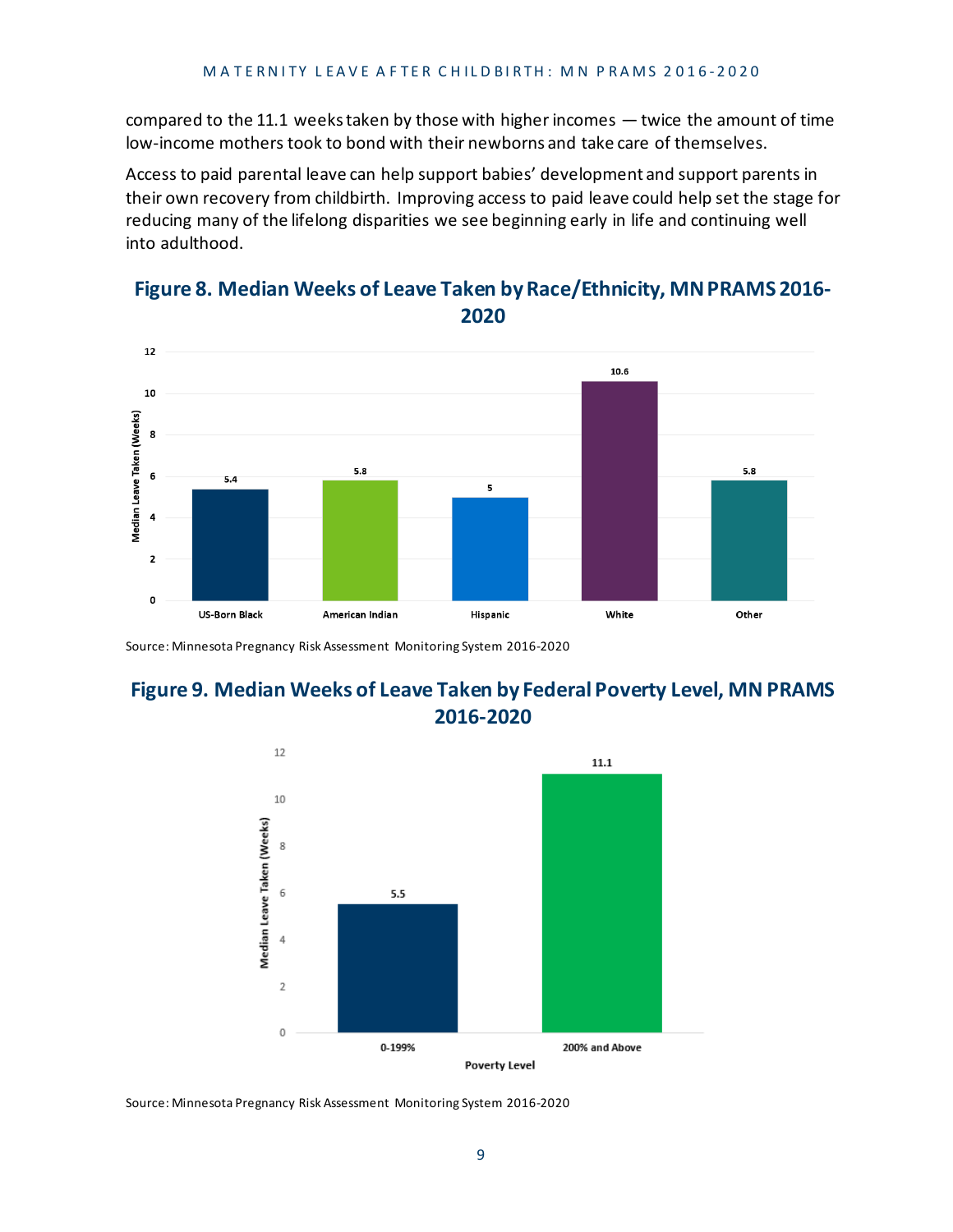## **The Decision to Return to Work**

### Factors Affecting Decision to Return

Many factors influence the decision about how much leave one can, or cannot, take from work. In Minnesota, among MN PRAMS respondents who had returned or planned to return to work, 33% said their job did not offer paid leave (Fig. 10). Nearly 27% reported they could not afford to take leave, while almost 22% said they had not saved up enough sick or vacation time to take more time off.

### **Figure 10. Percentage of Moms Who Said the Following Affected the Length of Leave Taken after Pregnancy,MN PRAMS 2016-2020**



Source: Minnesota Pregnancy Risk Assessment Monitoring System 2016-2020

## Breastfeeding

Exclusively providing breastmilk to babies until they are 6 months old carries many benefits which have been widely documented. Benefits for infants include lower rates of mortality, malnutrition, and infection.<sup>2</sup> Benefits also extend to the mother and include lower risk of high blood pressure, type 2 diabetes, ovarian cancer, and breast cancer.6

There are large differences in the median length of leave taken when comparing those who are still breastfeeding at the time of survey completion (approximately 4-5 months after childbirth) with those who are no longer breastfeeding (Fig. 11). Mothers who reported still breastfeeding their baby took 11 weeks of leave, compared to only 7 weeks of leave for those who were no longer breastfeeding their baby.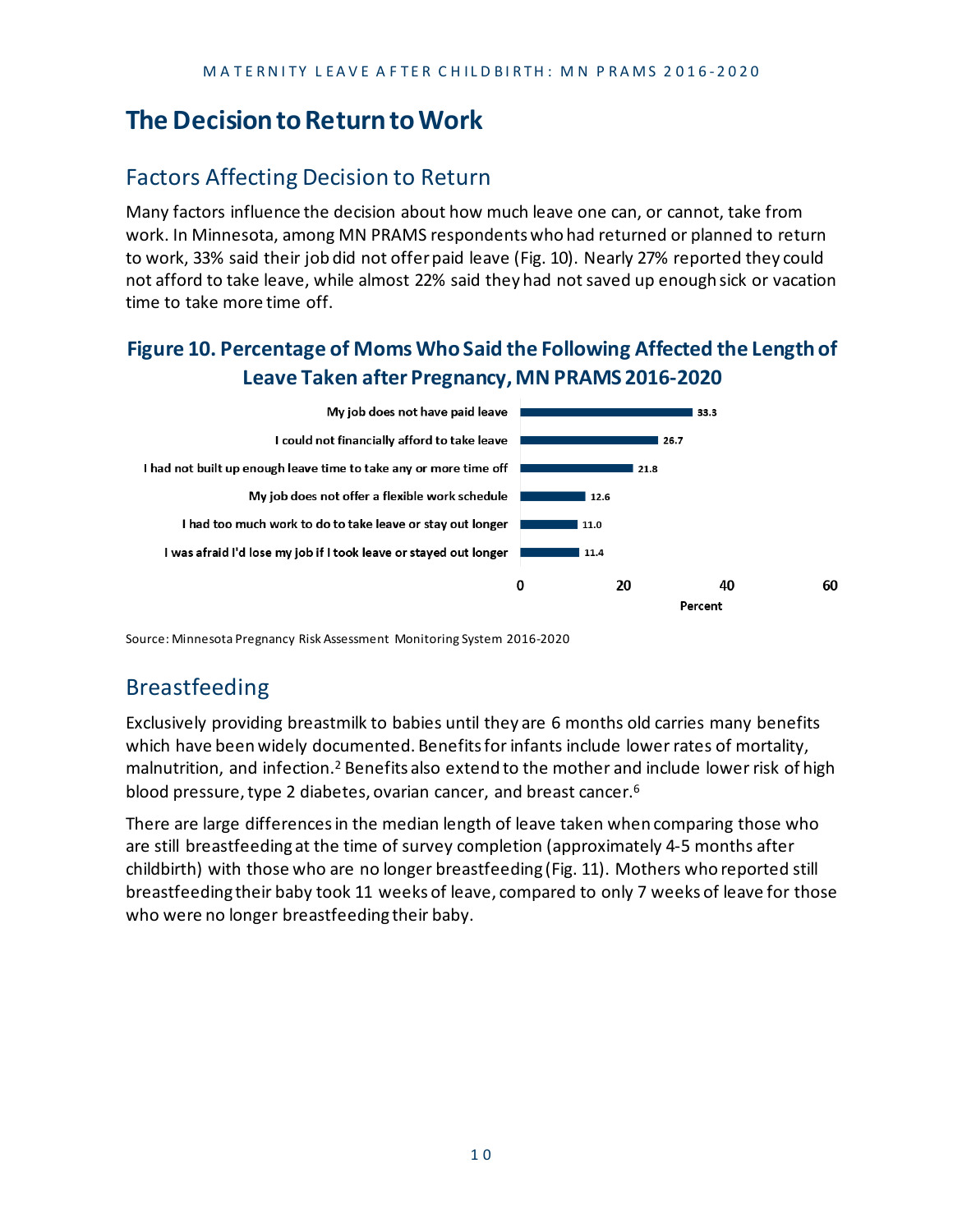



Source: Minnesota Pregnancy Risk Assessment Monitoring System 2016-2020

### **References**

- 1. Congressional Research Service report (2020). Paid Family and Medical Leave in the United States https://crsreports.congress.gov/product/pdf/R/R44835 (accessed February 1, 2022).
- 2. The cost of child care in Minnesota. Economic Policy Institute [https://www.epi.org/child-care-costs-in](https://www.epi.org/child-care-costs-in-the-united-states/#/MN)[the-united-states/#/MN](https://www.epi.org/child-care-costs-in-the-united-states/#/MN)(accessed February 1, 2022).
- 3. <https://www.epi.org/child-care-costs-in-the-united-states/#/MN>(accessed February 2, 2022).
- 4. Minnesota Department of Health (MDH) (2015). White Paper on Paid Leave and Health. <https://www.health.state.mn.us/communities/equity/reports/2015paidleave.pdf> (accessed February 9, 2022).
- 5. Jou, J., Kozhimannil, K. B., Abraham, J. M.,Blewett, L. A., & Mcgovern, P. M. (2017). Paid Maternity Leave in the United States: Associations with Maternal and Infant Health. Maternal and Child Health Journal, 22(2), 216-225.
- 6. Centers for Disease Control. Breastfeeding Is an Investment in Health, Not Just a Lifestyle Decision. <https://www.cdc.gov/breastfeeding/about-breastfeeding/why-it-matters.html> (accessed February 4, 2022).

*Funding for MN PRAMS is made possible by grant number: U01DP006607-01 from the Department of Health and Human Services, Centers for Disease Control and Prevention, National Center for Chronic Disease Prevention and Health Promotion*

Minnesota Department of Health Minnesota Pregnancy Risk Assessment Monitoring System PO Box 64882